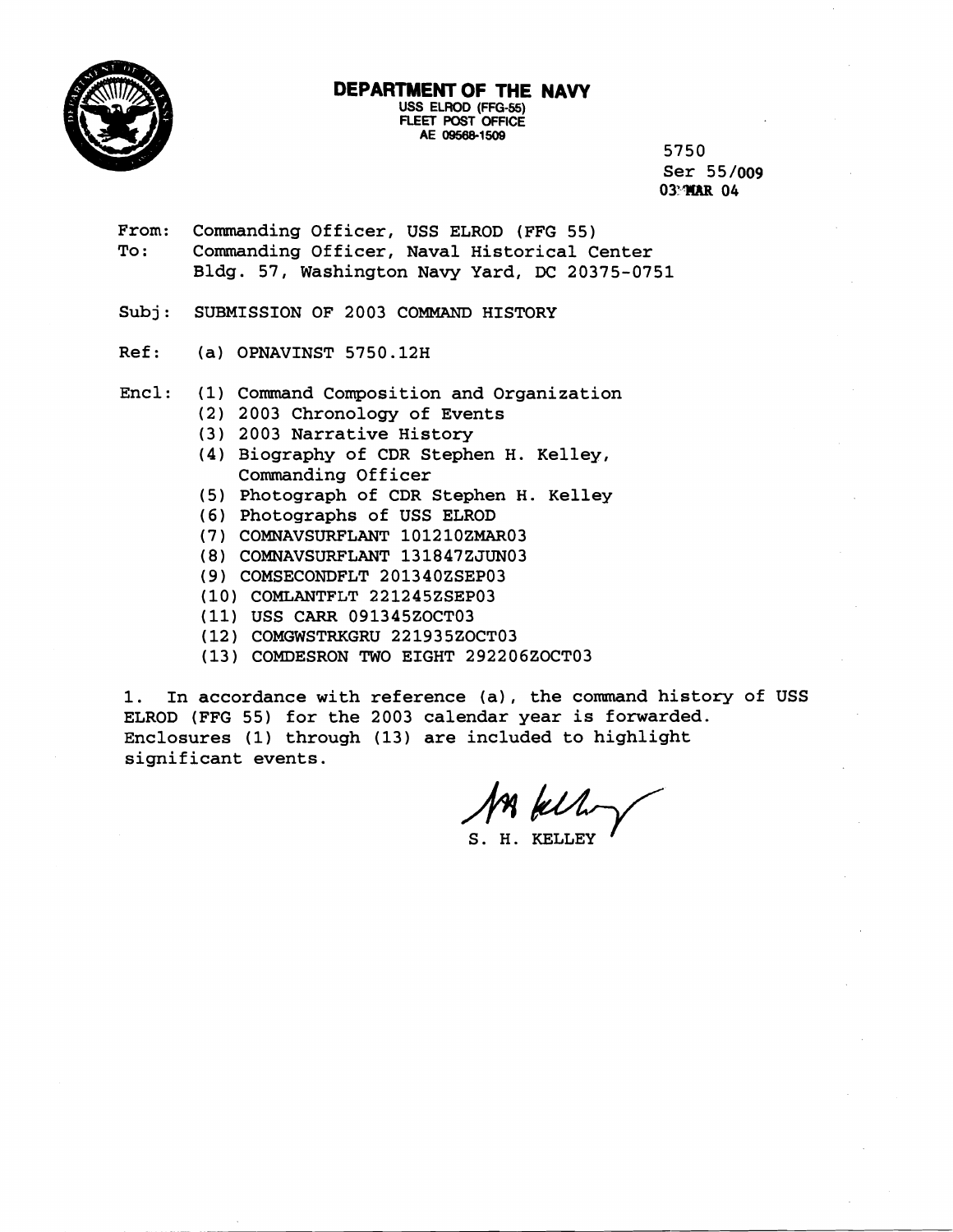#### **COMMAND COMPOSITION AND ORGANIZATION USS ELROD (FFG 55) UIC: 21236**

**USS ELROD (FFG-55) is an OLIVER HAZARD PERRY-Class Guided Missile frigate, originally designed for Anti-Submarine Warfare (ASW) and Anti-Air Warfare (AAW) duties. Since it's commissioning, ELROD's mission has evolved to include Maritime Interdiction Operations (MIO), Drug Interdiction Operations, and Search and Rescue (SAR) missions.** 

**ELROD is armed with Mk 46 anti-submarine torpedoes, a Mk 75 automatic 76m gun, and a 25m chain gun. Weapons, sensor and control systems include: Mk 32 Surface Vessel Torpedo Tubes (SVTT), Mk 53 NULKA missile defense system, Mk15 Mod 11 Block 1B Close In Weapons System (CIWS), AN/SYS-2 Integrated Air Detection System (IADS), Mk 92 Mod 6 Coherent Receiver Transmitter (CORT) fire control system, AN/SLQ-32 (V)5 Electronic Warfare Suite, AN/SQQ-28 Sonobuoy Processor, and the SK-60 LAMPS Mk I11 Helicopter.** 

ELROD's complement includes 27 officers and 231 crewmembers. **ELROD is home ported at Norfolk Naval Station, Norfolk, VA.**  ELROD is under the command of CDR Stephen H. Kelley. ELROD's **immediate senior is Commander, Destroyer Squadron TWO EIGHT.**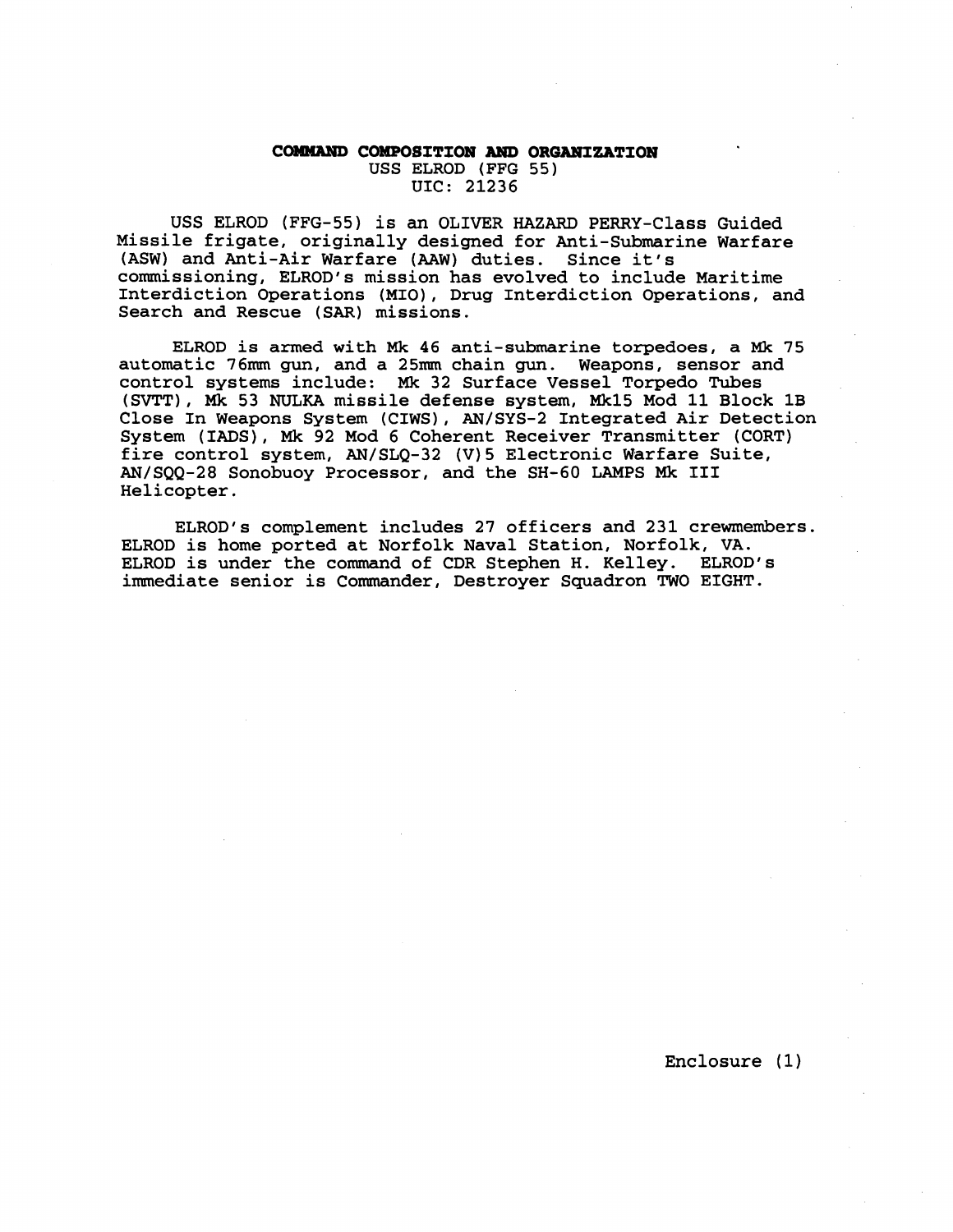# **2003 CHRONOLOGY OF EVENTS**

USS ELROD (FFG 55) UIC: **21236** 

 $\sim 10^{11}$ 

### **JANUARY**

 $\ddot{\phantom{a}}$ 

- $1 12$ HOLIDAY STAND-DOWN; IN PORT: NORFOLK, VA
- $12 15$ IN PORT: NORFOLK, VA
- 14 FAST CRUISE
- $15 17$ U/W, PRACTICE FOR INITIAL ASSESSMENT
- $17 31$ IN PORT: NORFOLK, VA
- $21 23$ INITIAL ASSESSMENT

### **FEBRUARY**

| $1 - 5$   | IN PORT: NORFOLK, VA                            |
|-----------|-------------------------------------------------|
| $4 - 6$   | CART II                                         |
| $5 - 6$   | U/W, CART II                                    |
|           | 6-11 IN PORT: NORFOLK, VA                       |
| $10 - 11$ | VBSS TAILORED SHIP'S TRAINING ASSESSMENT (TSTA) |
| $11 - 14$ | U/W, CO'S TIME/ENGINEERING TSTA                 |
| 11        | UNREP WITH USNS LEROY GRUMMAN                   |
| $14 - 28$ | IN PORT: NORFOLK, VA                            |
| 18        | INTELLIGENCE TSTA                               |
| $18 - 21$ | UNDERSEA WARFARE/DAMAGE CONTROL TSTA            |
| $24 - 25$ | CBR TSTA                                        |
| 28        | COMMUNICATIONS TSTA                             |

### **MARCH**

| $1 - 4$   | IN PORT: NORFOLK, VA                                   |
|-----------|--------------------------------------------------------|
| $4 - 7$   | U/W, CO'S TIME/ENGINEERING TSTA/ICE NAVCERT            |
| $7 - 10$  | IN PORT: CHARLESTON, SC                                |
| $10 - 14$ | U/W, CO'S TIME/ENGINEERING TSTA/ELECTRONIC WARFARE     |
|           | TSTA/SURFACE WARFARE TSTA/ NAVIGATION TSTA/ICE NAVCERT |
| $14 - 31$ | IN PORT: NORFOLK, VA                                   |
| $17 - 21$ | BATTLE GROUP INPORT EXERCISE                           |
| $24 - 28$ | ELECTRONIC WARFARE TSTA                                |
| 31        | U/W, CO'S TIME/ ENGINEERING TSTA                       |

Enclosure (2)

 $\mathcal{L}_{\mathrm{in}}$ 

 $\sim$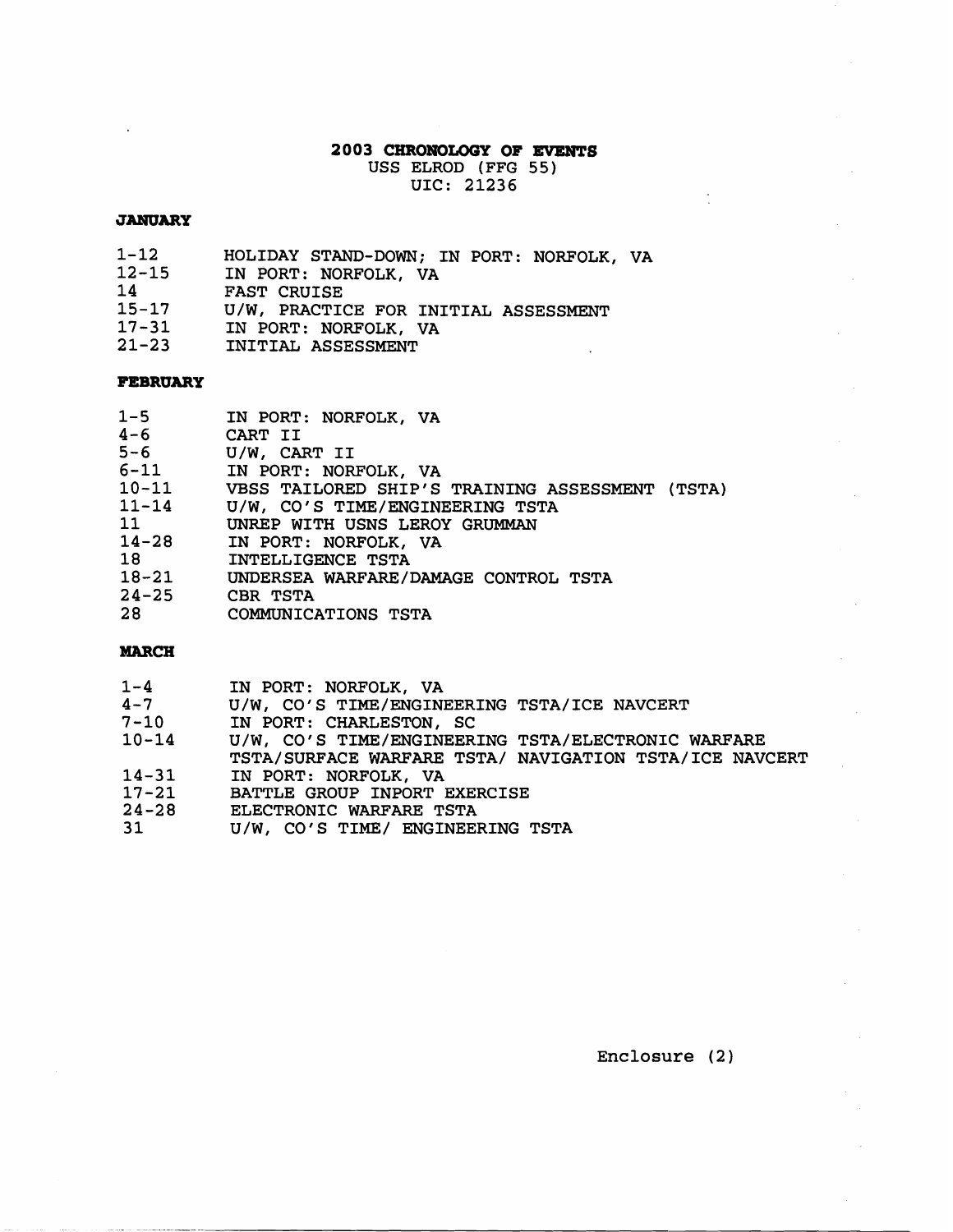### **APRIL**

| $1 - 4$    | U/W, CO'S TIME/ ENGINEERING TSTA |
|------------|----------------------------------|
|            | 4-7 IN PORT: NORFOLK, VA         |
| $7\degree$ | COMMUNICATIONS TSTA              |
| $7 - 11$   | U/W, CO'S TIME/ENGINEERING TSTA  |
| 8          | UNREP WITH USNS LEROY GRUMMAN    |
| $11 - 21$  | IN PORT: NORFOLK, VA             |
| 19         | <b>AVIATION TSTA</b>             |
| $21 - 23$  | U/W, UNDERWAY DEMONSTRATION      |
| $23 - 28$  | IN PORT: NORFOLK, VA             |
| $28 - 29$  | U/W, FINAL EVALUATION PROBLEM    |
| $29 - 30$  | IN PORT: NORFOLK, VA             |
|            |                                  |

### **MAY**

| $1 - 6$<br>$6 - 8$ | IN PORT: NORFOLK, VA<br>U/W, GROUPSAIL |
|--------------------|----------------------------------------|
| $8 - 19$           | IN PORT: NORFOLK, VA                   |
| 19                 | U/W, CO'S TIME/SWAT LIVE FIRE EXERCISE |
|                    | ANCHOR: ANNAPOLIS, MD                  |
| $19 - 23$          | ANCHOR: ANNAPOLIS, MD                  |
| 23                 | U/W, CO'S TIME/SWAT LIVE FIRE EXERCISE |
| $23 - 31$          | IN PORT: NORFOLK, VA                   |
| 27                 | EXTORP AMMO ONLOAD                     |
| $27 - 31$          | FLEET MAINTENANCE AVAILABILITY         |

### **JUNE**

| $1 - 17$  | IN PORT: NORFOLK, VA           |
|-----------|--------------------------------|
| $1 - 13$  | FLEET MAINTENANCE AVAILABILITY |
| $17 - 23$ | U/W, CO'S TIME/INSURV PRACTICE |
| $23 - 26$ | IN PORT: BOOTH BAY, ME         |
| $27 - 30$ | U/W, CO'S TIME/INSURV PRACTICE |
| 29        | UNREP WITH USNS LEROY GRUMMAN  |

## **JULY**

| 1-9       | IN PORT: NORFOLK, VA                              |
|-----------|---------------------------------------------------|
| $9 - 16$  | U/W, AUTEC/GROUPSAIL                              |
| 16        | UNREP WITH USNS LARAMIE                           |
| $16 - 23$ | IN PORT: NORFOLK, VA                              |
| $21 - 24$ | BOARD OF INSPECTION AND READINESS SURVEY (INSURV) |
| 23        | U/W, INSURV                                       |
| $23 - 31$ | IN PORT: NORFOLK, VA                              |

**Enclosure (2)** 

 $\bar{z}$ 

 $\overline{2}$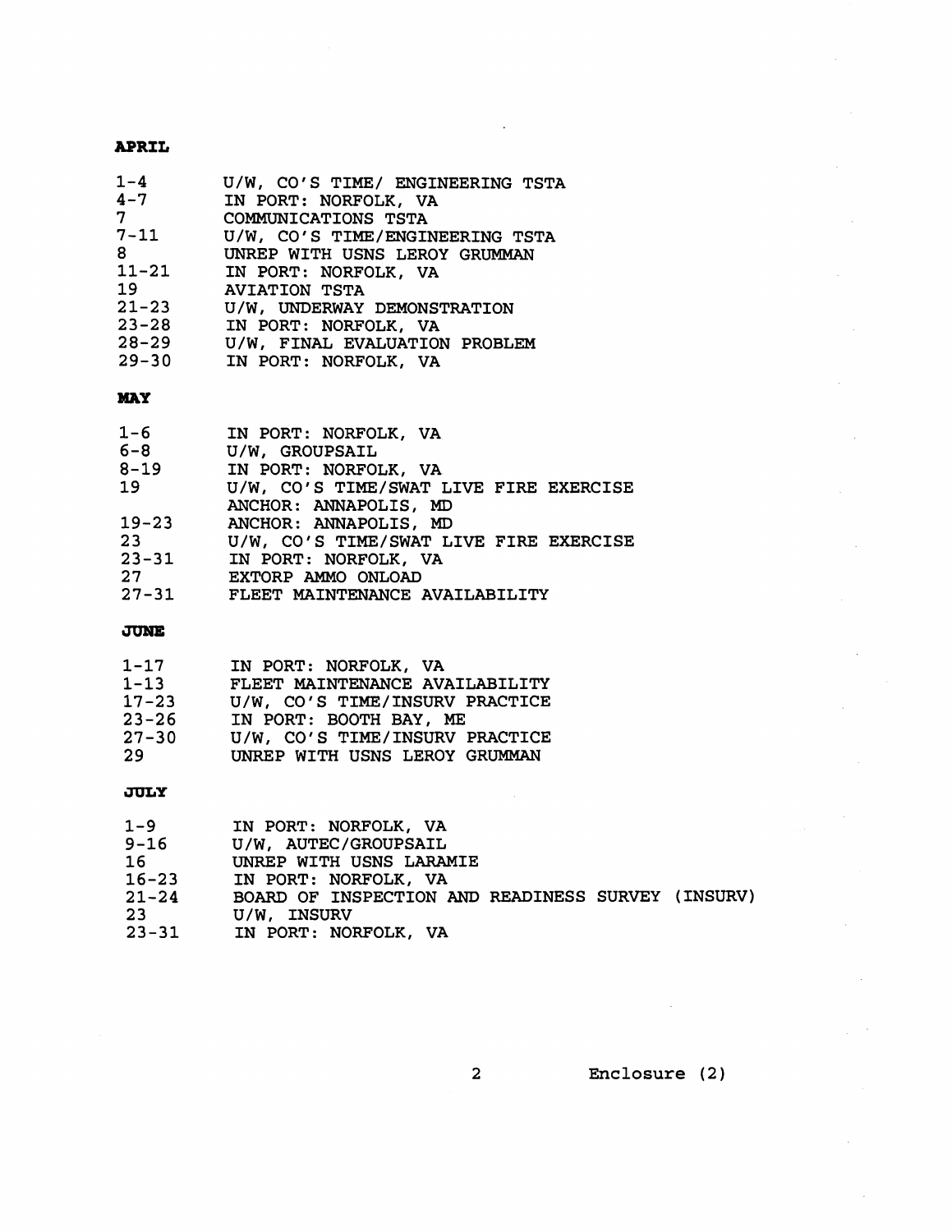#### **AUGUST**

| $1-4$                                     | IN PORT: NORFOLK, VA                                                                                                                                                                                                                                                        |
|-------------------------------------------|-----------------------------------------------------------------------------------------------------------------------------------------------------------------------------------------------------------------------------------------------------------------------------|
| $\overline{4}$                            | U/W, WEAPONS ONLOAD TRANSIT                                                                                                                                                                                                                                                 |
| $4-6$                                     | IN PORT: YORKTOWN NAVAL WEAPONS STATION, VA                                                                                                                                                                                                                                 |
| $6 -$                                     | U/W, TRANSIT TO NORFOLK/DEPENDANTS DAY CRUISE                                                                                                                                                                                                                               |
| $6 - 14$                                  | IN PORT: NORFOLK, VA                                                                                                                                                                                                                                                        |
| $8 - 8$                                   | COMDESRON 28 CHANGE OF COMMAND                                                                                                                                                                                                                                              |
| $11 - 15$<br>15<br>$15 - 30$<br>$18 - 22$ | ANTI-TERRORISM FORCE PROTECTION (ATFP) CERTIFICATION<br>14 U/W, TRANSIT TO GOLF ANCHORAGE<br>14-15 ANCHORED: GOLF ANCHORAGE FOR ATFP<br>U/W. TRANSIT TO NAVAL STATION PIERS<br>IN PORT: NORFOLK, VA<br>BATTLE GROUP INPORT EXERCISE<br>25-30 FLEET MAINTENANCE AVAILABILITY |

#### **SEPTEMBER**

| 1-16      | IN PORT: NORFOLK, VA                                         |
|-----------|--------------------------------------------------------------|
| 1-12      | FLEET MAINTENANCE AVAILABILITY                               |
| 16-20     | U/W, HURRICANE ISABEL SORTIE                                 |
|           | 20-25 IN PORT: NORFOLK, VA                                   |
| 25 —      | U/W, NAVCERT                                                 |
| 25-30     | IN PORT: NORFOLK, VA                                         |
| $39 - 30$ | COMMAND, CONTROL, COMPUTER, COMBAT, COMMUNICATIONS           |
|           | READINESS ASSESSMENT (C5RA)                                  |
|           | HULL, MECHANICAL, ELECTRICAL READINESS ASSESSMENT<br>(HMERA) |

#### **OCTOBER**

| IN PORT: NORFOLK, VA | $1 - 16$ |  |  |  |  |  |
|----------------------|----------|--|--|--|--|--|
|----------------------|----------|--|--|--|--|--|

|  |  | MK 13 MISSILE LAUNCHER DIVESTMENT |
|--|--|-----------------------------------|
|  |  |                                   |

| C5RA & HMERA | $9 - 11$ |  |  |  |
|--------------|----------|--|--|--|
|--------------|----------|--|--|--|

 $14$ HSL-42 EMBARK

- $16 27$ U/W, COMDESRON-28 GROUPSAIL
- **UNREP** WITH USNS ARCTIC 18
- **RADM** STARLING VISIT  $20<sub>o</sub>$
- $26$ SWARMEX/UNREP WITH USNS ARCTIC
- $27$ PHASE I NULKA INSTALL BEGINS
- $27 31$ IN PORT: NORFOLK, VA

#### **NOVEMBER**

| $1 - 13$ |  | IN PORT: NORFOLK, VA |  |
|----------|--|----------------------|--|
| ----     |  |                      |  |

- 13-30 U/W, COMPTUEX **04-1**
- **16** SINKEX: EX-USS YOSEMITE

Enclosure (2)

 $3<sup>7</sup>$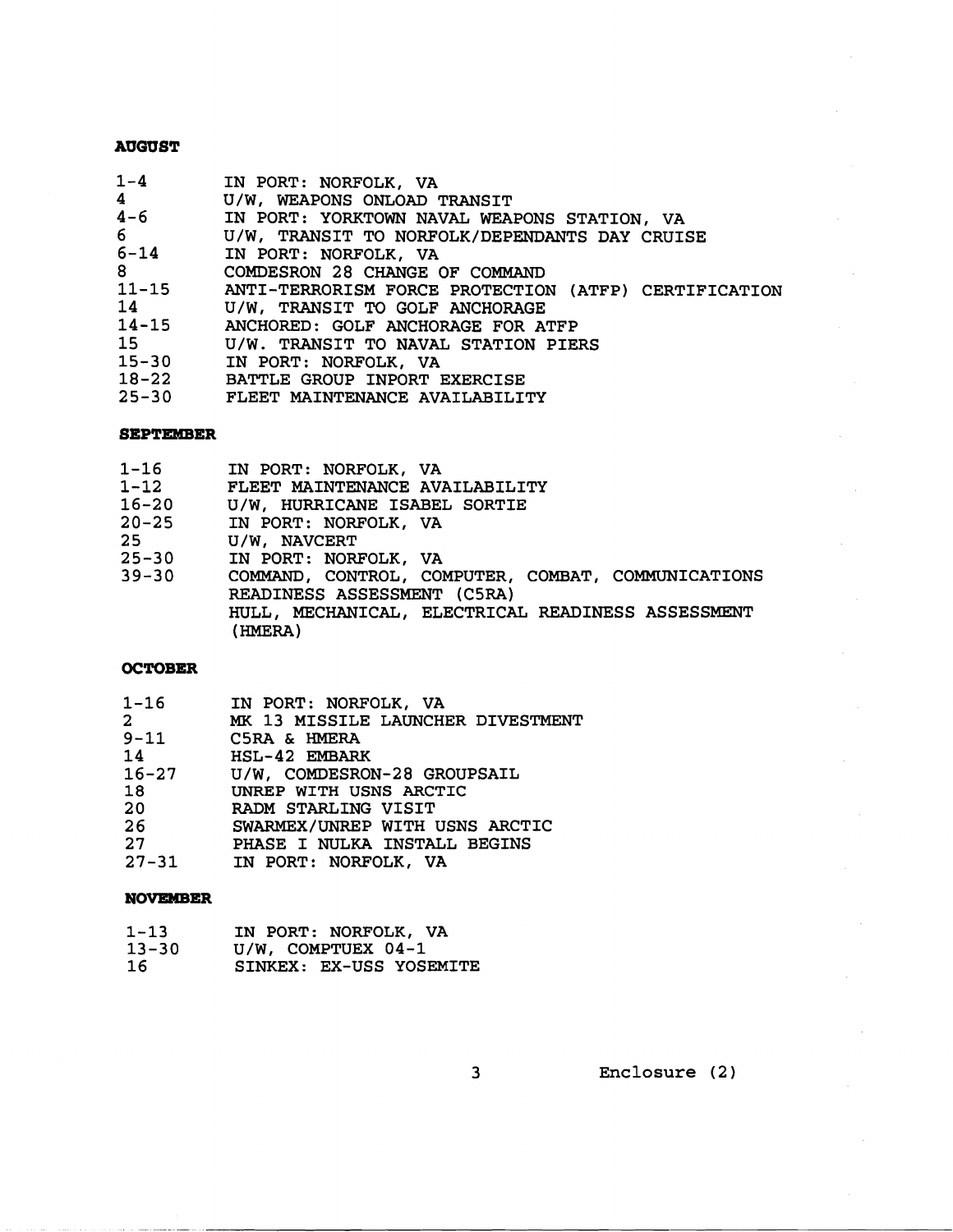#### **DECEMBER**

| $1 - 4$   | IN PORT: MIAMI, FL   |
|-----------|----------------------|
| $4 - 19$  | U/W, COMPTUEX 04-1   |
| $19 - 31$ | IN PORT: NORFOLK, VA |
| $20 - 31$ | HOLIDAY STAND-DOWN   |

**Enclosure (2** )

 $\boldsymbol{4}$ 

 $\ddot{\phantom{a}}$ 

 $\ddot{\phantom{a}}$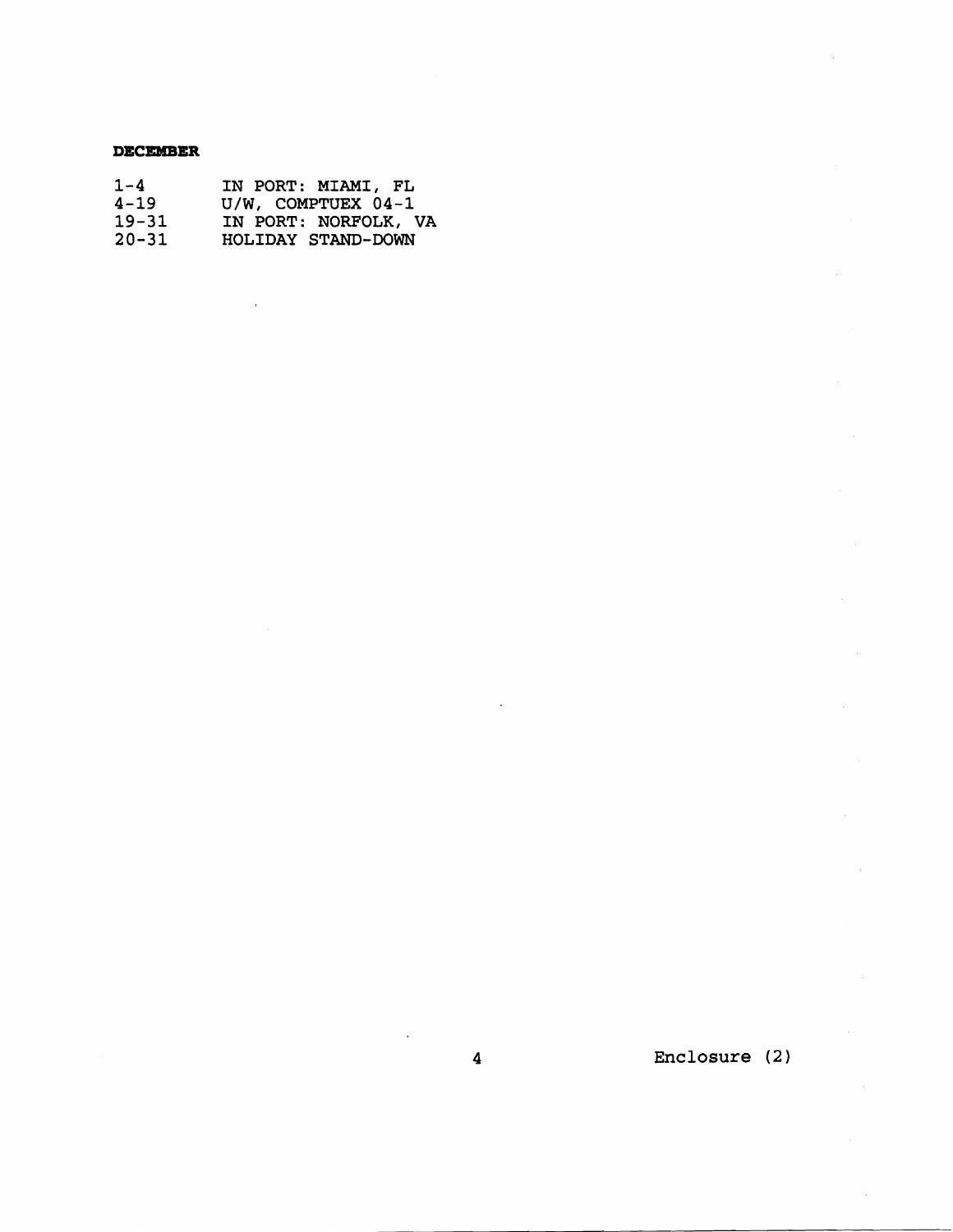#### **2003 NARRATIVE HISTORY** USS ELROD (FFG 55) UIC: 21236

In **2003** ELROD again flexed her capability in all mission areas. Following a relaxing holiday standown period, ELROD dove into her inter-deployment training cycle duties by getting underway to prepare for the Initial Assessment for the Engineering Department. She performed well after leaving the shipyards late in **2002** and proceeded with the Initial Assessment at the end of January.

During the months of February, March, and April, the pace of ELROD's intense training schedule continued to build as the ship and crew began a series of Tailored Ships Training Assessments (TSTA). ELROD got underway five times in three months and received assessments in Visit, Board, Search and Seizure (VBSS), Intelligence, Undersea Warfare, Surface Warfare, Engineering, Damage Control, Chemical, Biological, Radiological (CBR) Defense, Electronic Warfare, Navigation, Communications, and Aviation. All of the assessments culminated in an Underway Evaluation and a Final Evaluation Problem.

ELROD's most important lesson learned was that although ELROD is only funded for one VBSS team, two are necessary in order to facilitate greater effectiveness and flexibility in real world operations.

During the summer months ELROD began preparations for the Board of Inspection and Readiness Survey (INSURV), a detailed material examination given to all ships every five years. preparation for INSURV, ELROD completed several practice underways, engineering evolutions, and live fire exercises. ELROD returned to Norfolk at the end of July for INSURV and performed well, accomplishing all assigned tasks with the utmost professionalism.

ELROD was able to visit some great ports of call on the East Coast of the United States. Anchoring in Charleston, SC, the crew of ELROD was able to visit sites such as Fort Sumter and the USS YORKTOWN museum in Charleston Harbor. While anchored in Annapolis, **MD,** the CO and XO were invited to a garden party with

Enclosure (3)